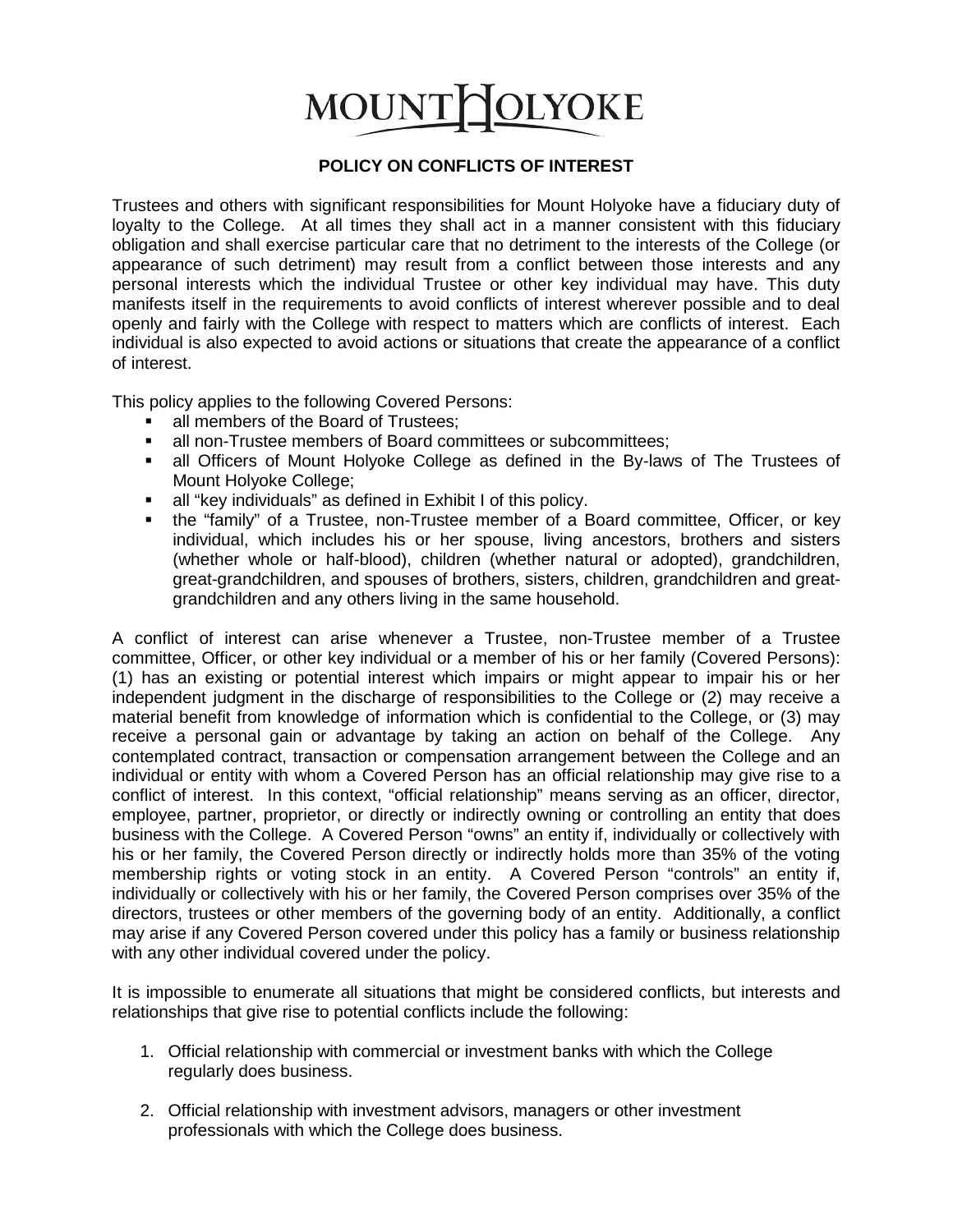- 3. Official relationship with suppliers of other goods or services to the College.
- 4. Official relationship with insurance agents or carriers doing business with the College.
- 5. Business relationships among covered individuals.
- 6. Family relationships with employees of the College or among covered individuals.
- 7. Consideration of compensation arrangements for key individuals.

Acceptance of gifts in a business relationship can also result in a conflict of interest. No gift, entertainment, favor, loan, gratuity, promise of employment or any other thing of monetary value should be solicited or accepted from any individual or entity that has or seeks to have a business relationship with the College. This applies to any Covered Person, whether the item is accepted or solicited directly or indirectly through a family member or agent. An exception to the preceding is that a Covered Person may accept an occasional unsolicited gift or entertainment such as a holiday basket or attending a sporting or cultural event if it: (1) is not a cash gift, (2) is consistent with customary business practices, (3) is not excessive in value, (4) cannot be construed as a bribe or payoff, (5) does not violate any laws or regulations, and (6) the cumulative annual market value of the gifts or entertainment does not exceed \$250. Business meals, where business is conducted in conjunction with a meal and which meets the first five criteria listed in the previous sentence, are not considered gifts. Any exception to these restrictions should be approved by the Vice President for Finance and Administration in advance and should be disclosed in the annual Conflict of Interest statement.

## **I. Conflicts of Interest with respect to Particular Transactions**

If a Covered Person believes that he or she may have a conflict of interest with respect to any *particular* contract, transaction, or compensation arrangement, he or she shall promptly and fully disclose in good faith the potential conflict to the President and Chair of the Board of Trustees, through the Secretary of the Board of Trustees (for Trustees) or the Audit Committee via the Vice President for Finance and Administration (for individuals other than Trustees).

- A. If the President and the Chair of the Board of Trustees determine that there is no conflict of interest with respect to a particular contract, transaction or compensation arrangement involving a Covered Person, they need not notify the Board of Trustees, but the Secretary of the Board shall keep a record of the decision which shall be available to Board members upon request.
- B. If the President and the Chair of the Board determine that there is in fact a conflict of interest concerning a particular contract, transaction or compensation arrangement with respect to a Covered Person, the following procedure shall be followed:
	- 1) The conflict shall be reported to the full Board, and the affected individual shall agree to answer any questions about the matter that other Board members may have.
	- 2) The Board or committee or sub-committee must obtain and review, prior to taking any vote, appropriate data as to the comparability of the proposed contract, transaction or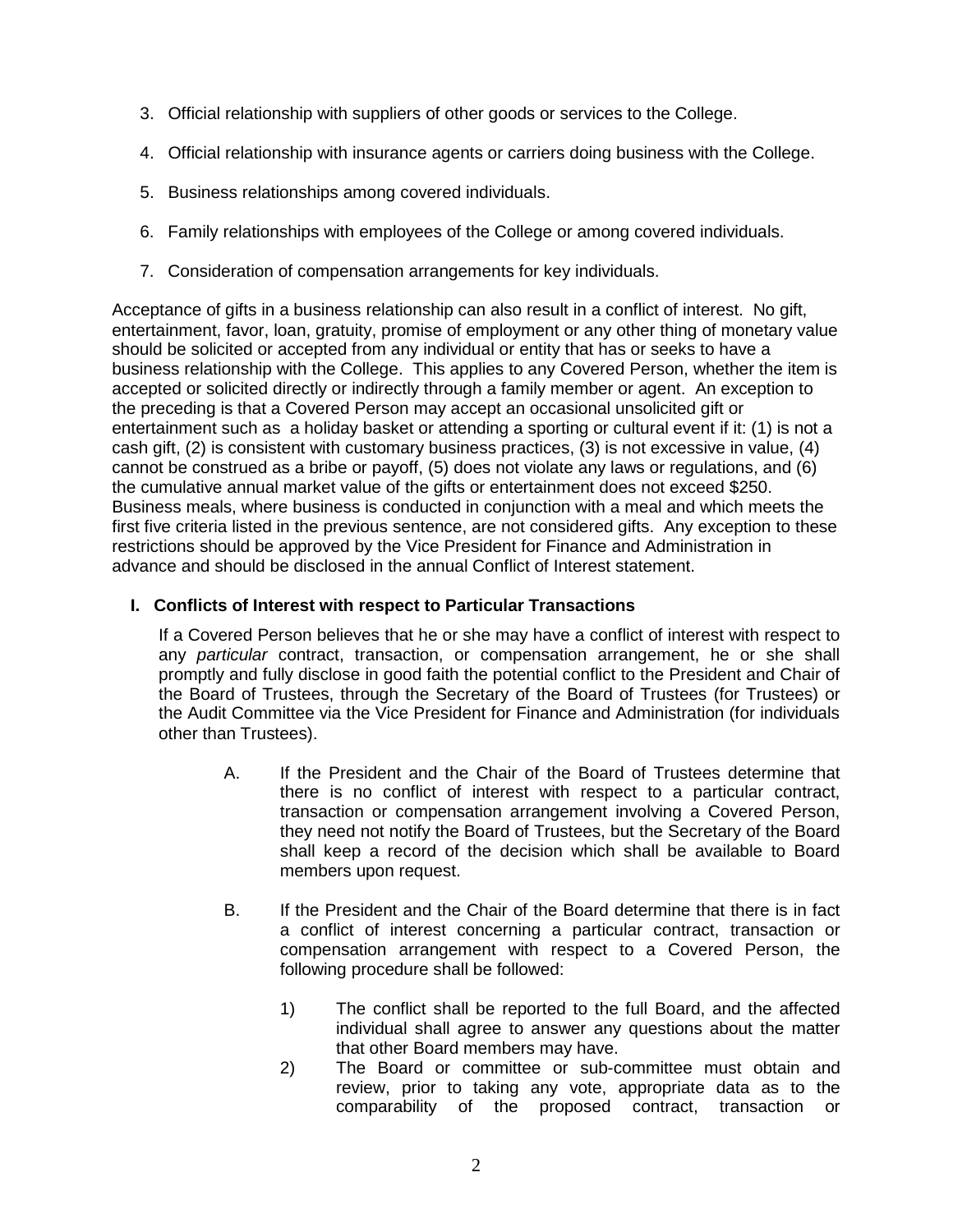compensation arrangement to other, substantially similar contracts, transactions or compensation arrangements.

- 3) If the particular transaction requires a vote of the Board, or of one of its committees, the affected individual shall not be counted for purposes of a quorum nor shall he or she participate in the discussion or vote on the matter.
- 4) Such contract, transaction or compensation arrangement must be approved by a two-thirds vote of all members of such board or committee entitled to vote on such contract, transaction or compensation arrangement.
- 5) The minutes shall reflect:
	- I. the fact that the individual did not vote on the issue;
	- II. the terms of the contract, transaction or compensation that were approved and the date it was approved;
	- III. the members of the Board or committee or sub-committee who were present during the discussion of the contract, transaction or compensation arrangement that was approved and those who voted on it;
	- IV. the comparability data obtained and relied upon by the Board or committee or sub-committee and a description of how the data was obtained; and
	- V. any actions taken by the Trustee or key individual who has the conflict of interest with respect to consideration of the contract, transaction or compensation arrangement.
- **C.** In any case in which the potential conflict with respect to a *particular*  transaction involves either the President or the Chair of the Board of Trustees, the affected party shall notify the other through the Secretary of the Board of Trustees, and the conflict shall then be reported to the full Board, and the President or Chair of the Board shall agree to answer any questions about the matter that other Board members may have. If the particular transaction requires a vote of the Board, or one of its committees, the President or Chair shall not be counted for purposes of a quorum nor shall he or she participate in the discussion or vote on the matter. The Board, committee or subcommittee shall follow the procedure outlined in Section B above.

### **II. Annual Disclosure of Potential Conflicts of Interest**

Each member of the Board of Trustees, non-Trustee member of a Trustee committee, Officer, and each other key individual shall complete and file an annual Conflict of Interest Disclosure Form, in the form attached hereto, with the Secretary of the Board of Trustees (for Trustees) or the Audit Committee via the Vice President for Finance and Administration (for individuals other than Trustees). The Audit Committee shall annually review all information disclosed and advise the President and the Chair of the Board as to potential conflicts. The Audit Committee may, at its discretion, delegate this annual review to the Chair of the Committee. The completed Disclosure Forms are available to all Board members upon request. Each individual shall agree to answer any questions about potential conflicts that Board members may have.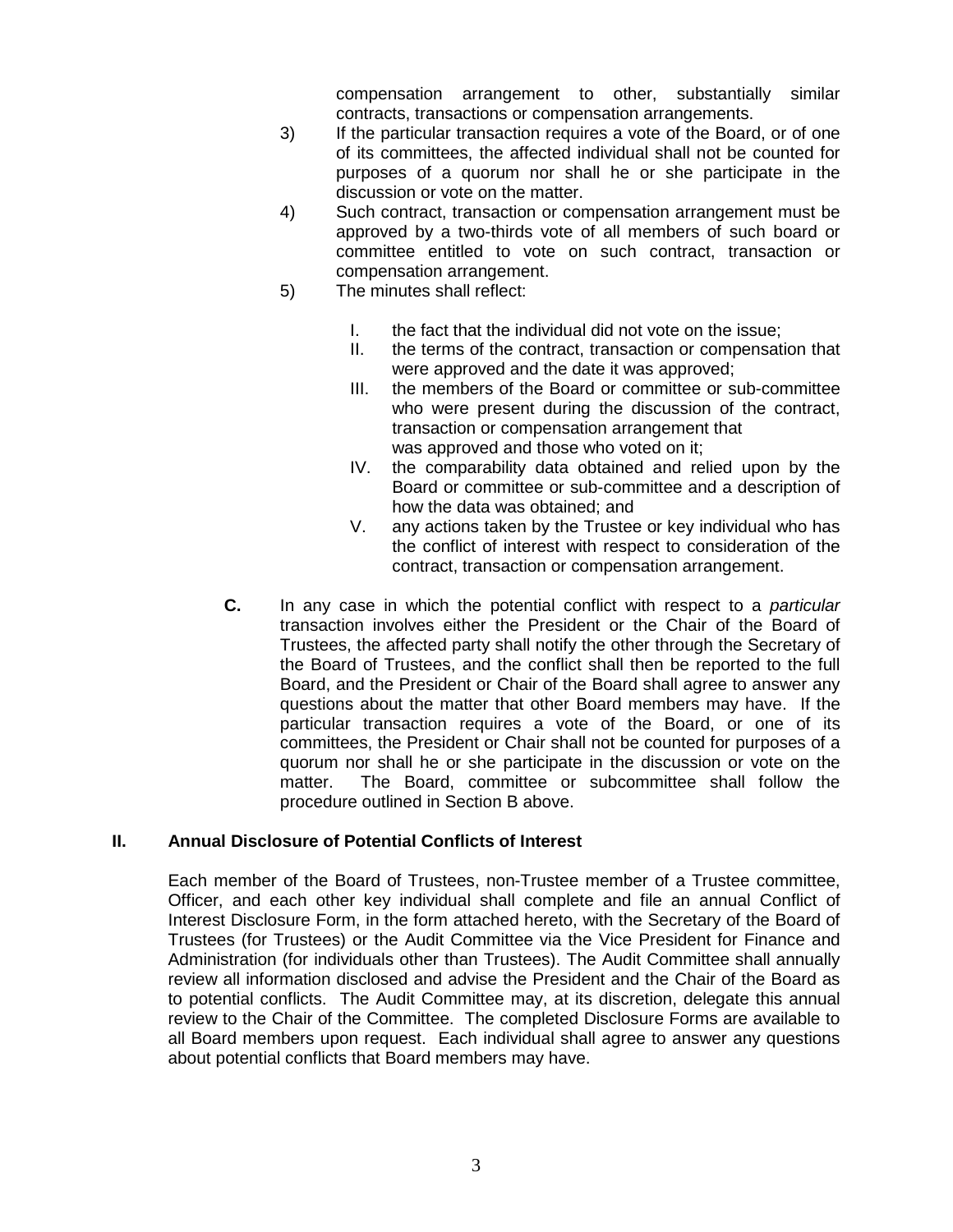#### **III. Confidentiality Policy**

All information concerning actual or potential conflicts of interest on the part of all members of the Board of Trustees or others with key responsibilities to the college (Covered Persons) shall be held in confidence by the Board and its staff and by the President unless the best interests of the College dictate otherwise. Any disclosure beyond the members of the Board of Trustees and the President shall take place only upon majority vote of the Board of Trustees.

11/4/78 Reviewed January 1990 Revised February 2004 Revised May 2007 Revised October 2008 Revised October 2009 Revised May 2010 Revised January 2012 Revised October 2013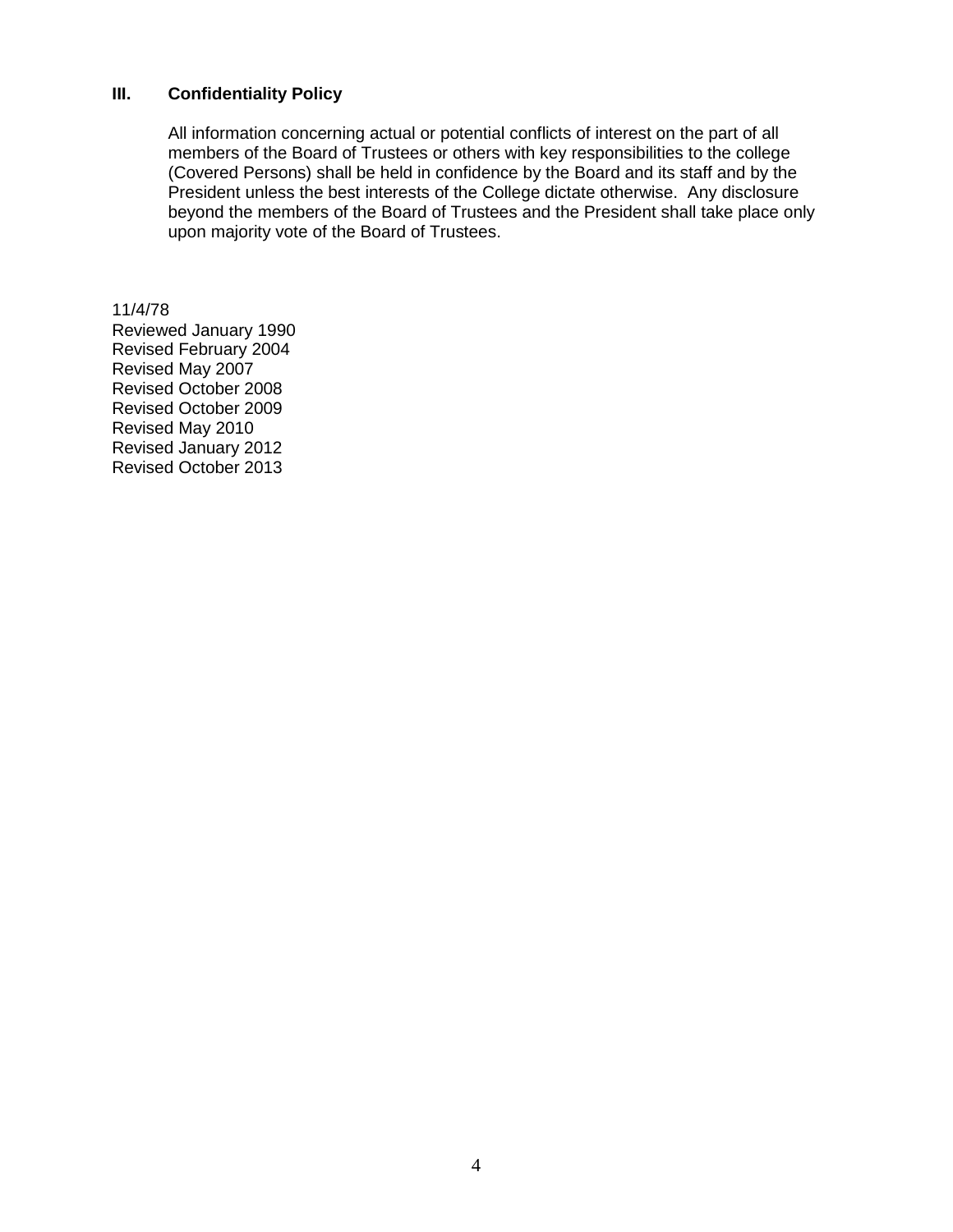#### **CONFLICT OF INTEREST POLICY LIST OF KEY INDIVIDUALS OTHER THAN BYLAW-DEFINED OFFICERS**

403(b) Investment Committee

Accounting Manager-Disbursements and Grants Accounting Manager-Financial and Tax Reporting Assistant Dean of Students and Director of Residential Life Assistant Dean of Students and Director of Student Programs Assistant Director of Cash Operations, Dining Services Assistant Director of Conference and Event Services Assistant Director of Construction Management, Facilities Management Assistant Director of Dining Services Assistant Director of Landscape and Cleaning Services, Facilities Management Assistant Director of Operations and Budget, Facilities Management Assistant Director of Willits-Hallowell Assistant Treasurer Associate Dean of the College Associate Dean of Faculty Associate Dean of Faculty for Science and Science Center Director Associate Director and Chief Engineer, Facilities Management Associate Director of Budget, Contracts and Procurement, LITS Associate Director of Dining Services Associate Directors of Admission Budget Director Chief Information Officer and Executive Director of LITS Chief of Staff **Comptroller** Deputy Chief of Campus Police Director of AccessAbility Services Director of Art Museum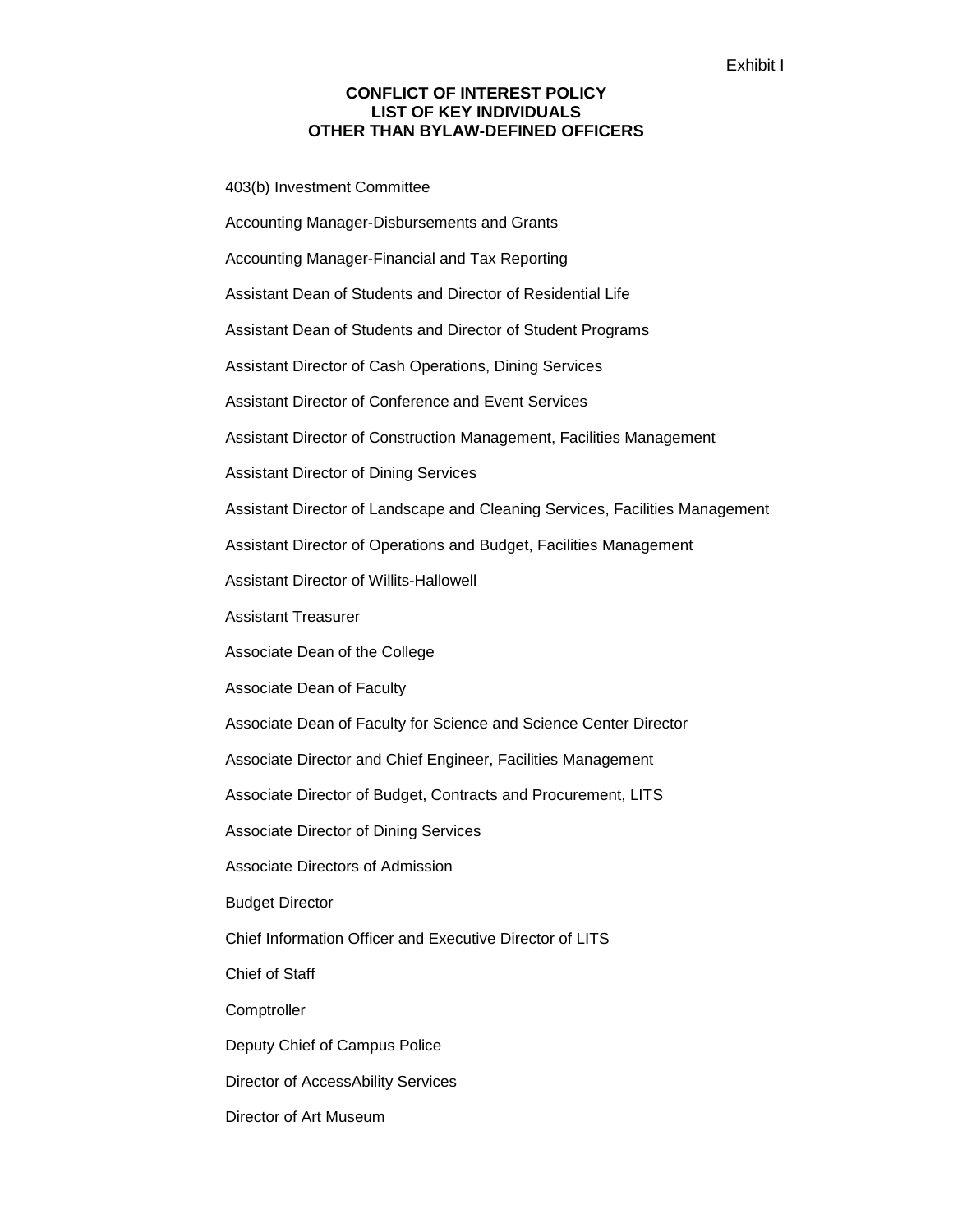Director of Auxiliary Services Director of Campus Technology and Media Support, LITS Director of Career Development Center Director of Counseling Service Associate Director of Discovery and Access, LITS Director of Branding, Communications and Marketing Director of Dining Services Director of Discovery and Access, LITS Director of Environmental Health and Safety and Sustainability Director of Equestrian Center Director of Facilities Management and Planning Director of Foundation Relations and Sponsored Research Director of Frances Perkins Program & Coordinator of Transfer Affairs Director of Government and Community Relations Director of Health Services Director of Human Resources Director of Institutional Research Director of Physical Education and Athletics Director of Research and Instructional Support, LITS Director of Strategic Marketing and Communications Director of Student Financial Services Director of Student Success Initiatives Director of Technology, Infrastructure and Systems Support, LITS Director of Web Communications Director of Willits-Hallowell Center and Conference Services Directors of Professional and Graduate Education Program Executive Director for Advancement Executive Director of Professional and Graduate Education Program Head of Network, Systems and Applications Support Lead Coordinator, Student Success Initiatives